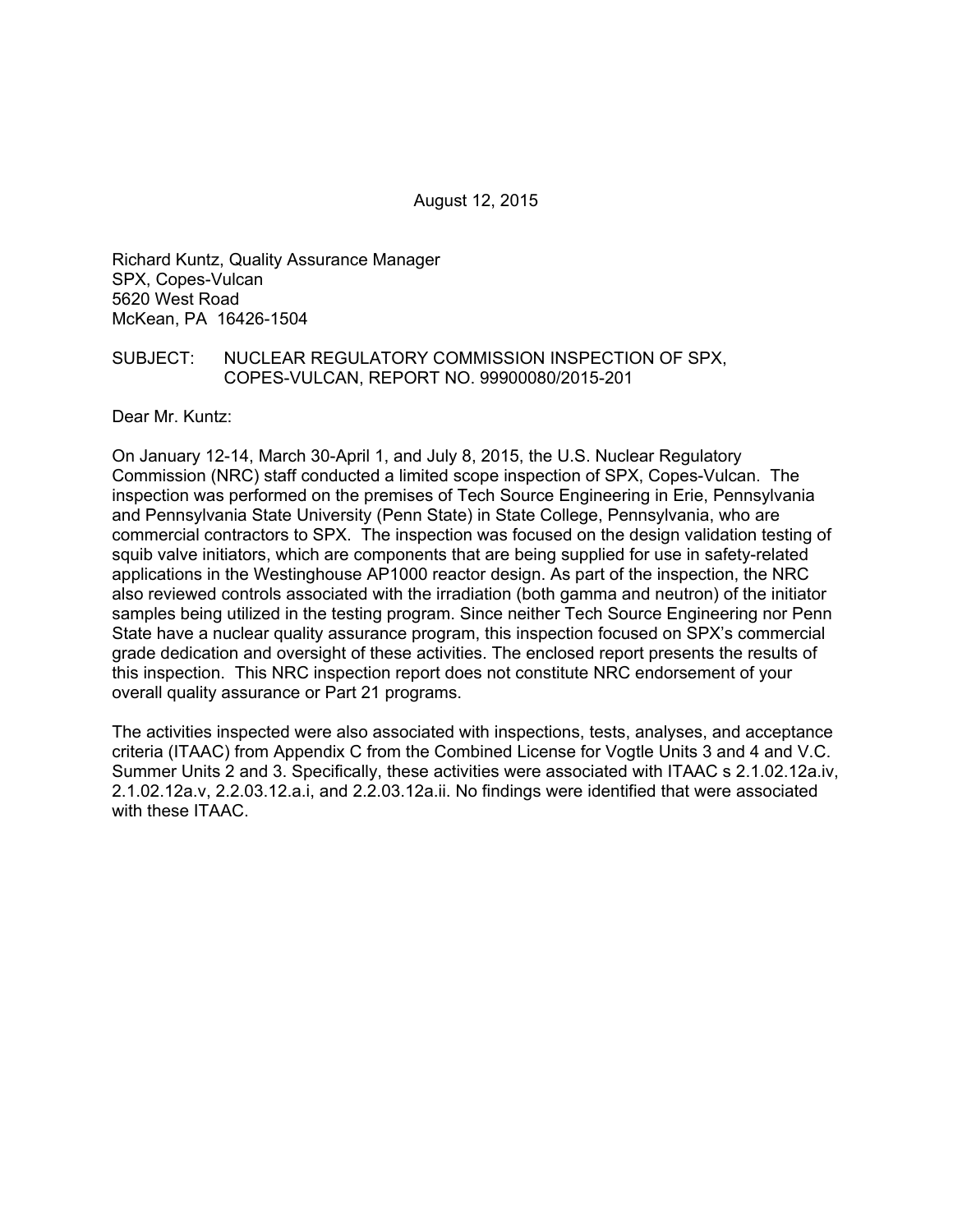R. Kuntz - 2 -

In accordance with Title 10 of the *Code of Federal Regulations* 2.390 of the NRC's "Rules of Practice," a copy of this letter and its enclosure will be made available electronically for public inspection in the NRC Public Document Room or from the NRC's document system (ADAMS), accessible at http://www.nrc.gov/reading-rm/adams.html.

Sincerely,

*/RA/* (SSmith for)

Richard A. Rasmussen, Chief Electrical Vendor Inspection Branch Division of Construction Inspection and Operational Programs Office of New Reactors

Docket No.: 99900080

Enclosure: Inspection Report No. 99900080/2015-201 and Attachment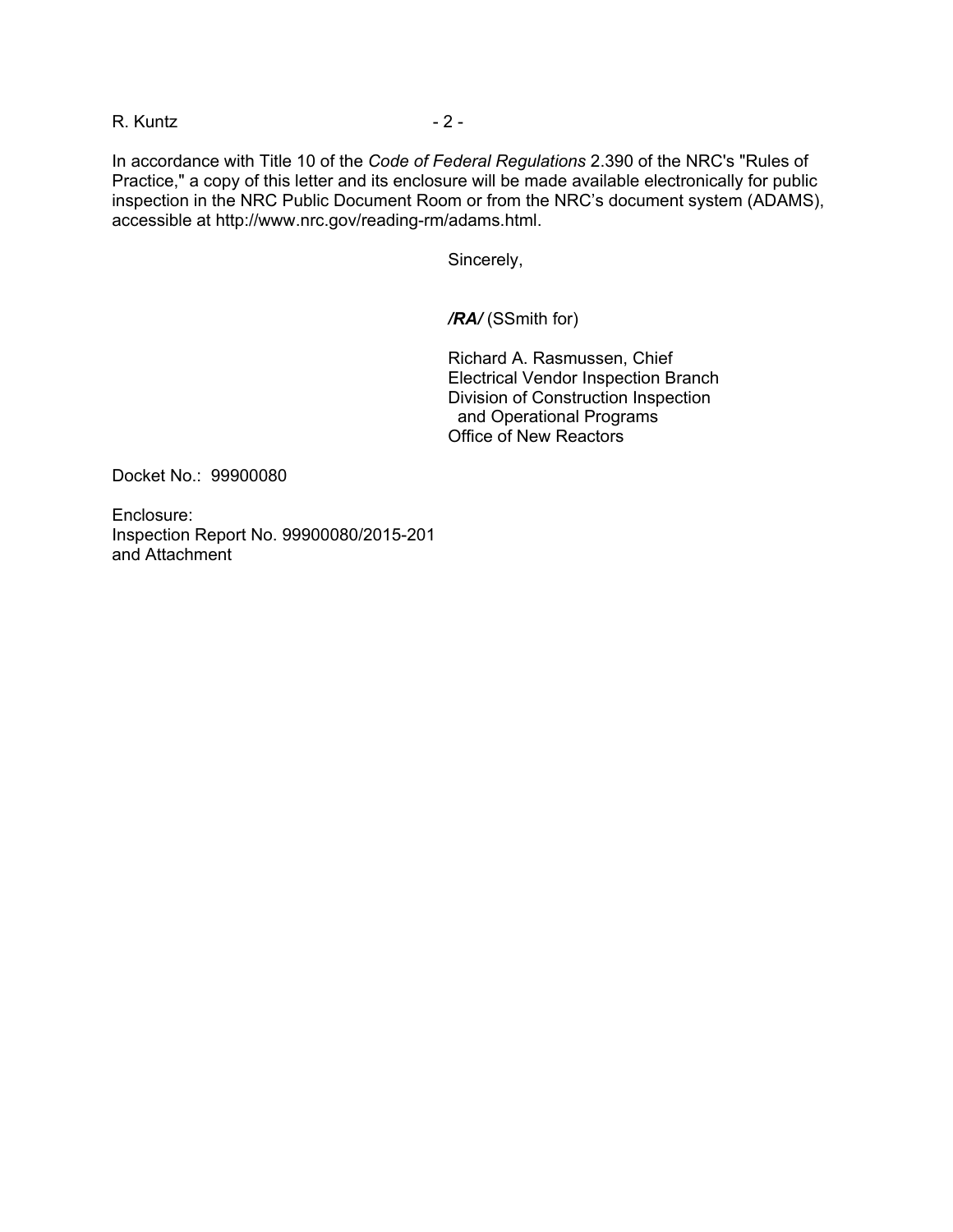R. Kuntz - 2 -

In accordance with Title 10 of the *Code of Federal Regulations* 2.390 of the NRC's "Rules of Practice," a copy of this letter and its enclosure will be made available electronically for public inspection in the NRC Public Document Room or from the NRC's document system (ADAMS), accessible at http://www.nrc.gov/reading-rm/adams.html.

Sincerely,

*/RA/* (SSmith for)

Richard A. Rasmussen, Chief Electrical Vendor Inspection Branch Division of Construction Inspection and Operational Programs Office of New Reactors

Docket No.: 99900080

Enclosure: Inspection Report No. 99900080/2015-201 and Attachment

DISTRIBUTION: ERoach **TScarbrough** ASakadales NRO\_DCIP\_Distribution AP1000 Distribution rick.kuntz@spx.com

| <b>ADAMS Accession No.: ML15210A806</b> |                               |              | *Concurred via e-mail |                           | NRO-002                 |
|-----------------------------------------|-------------------------------|--------------|-----------------------|---------------------------|-------------------------|
|                                         | <b>OFFICE</b>   NRO/DCIP/EVIB | RII/DCI/CIB3 | RII/DCI/CIB3          | NRO/DCIP/IGCB             | NRO/DCIP/EVIB           |
| <b>NAME</b>                             | JJacobson                     | TSteadham*   | PCarman*              | BAnderson (JGaslevic for) | RRasmussen (SSmith for) |
| <b>DATE</b>                             | 7/29/2015                     | 7/29/2015    | 7/28/2015             | 08/04/15                  | 08/12/15                |
| AFFIAILL BEAARD AABV                    |                               |              |                       |                           |                         |

**OFFICIAL RECORD COPY**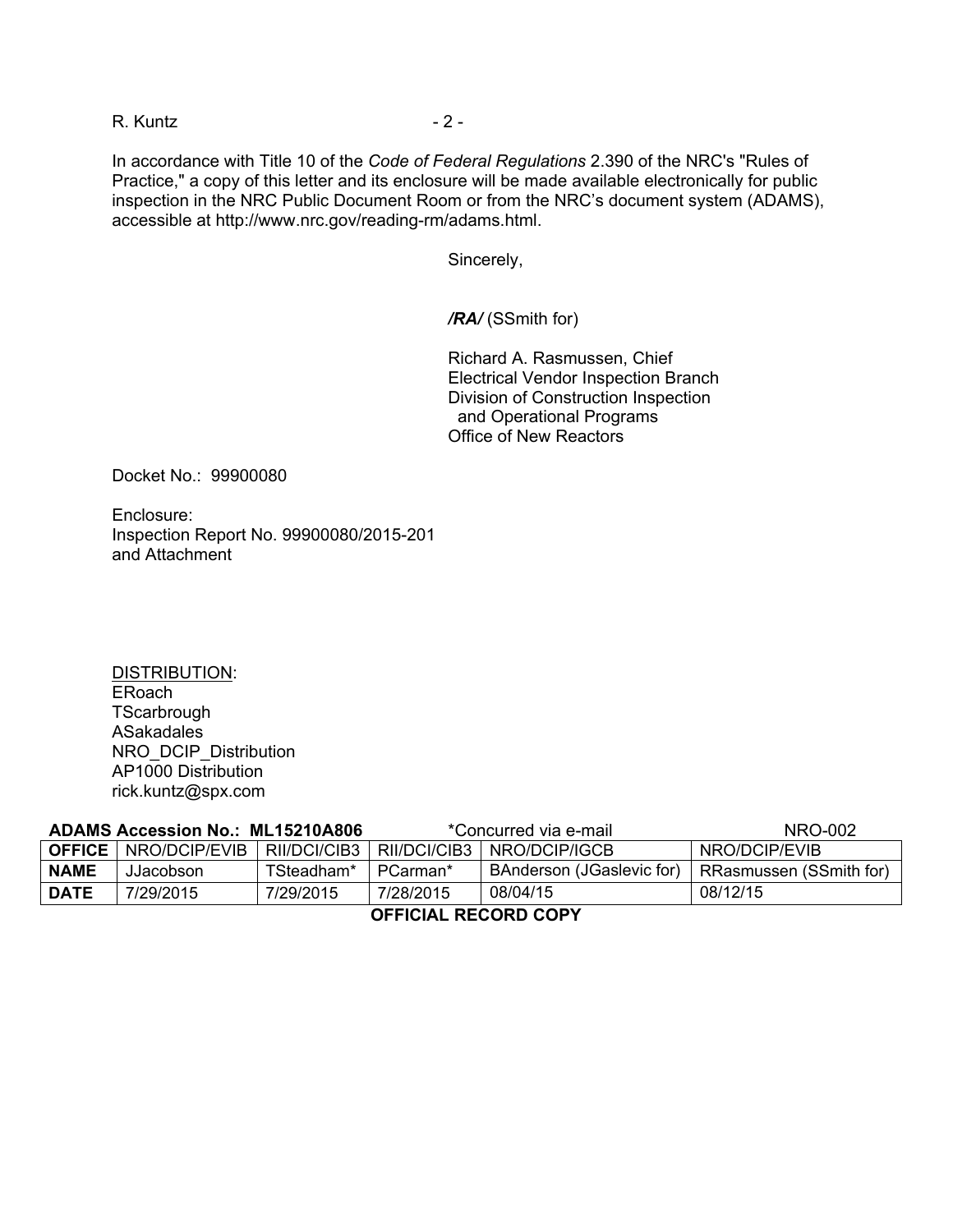## **U.S. NUCLEAR REGULATORY COMMISSION OFFICE OF NEW REACTORS DIVISION OF CONSTRUCTION INSPECTION AND OPERATIONAL PROGRAMS**

| Docket No.:              | 99900080                                                                                                                                                                                                                     |                                                           |             |  |
|--------------------------|------------------------------------------------------------------------------------------------------------------------------------------------------------------------------------------------------------------------------|-----------------------------------------------------------|-------------|--|
| Report No.:              | 99900080/2015-201                                                                                                                                                                                                            |                                                           |             |  |
| Vendor:                  | SPX, Copes-Vulcan<br>5620 West Road<br>McKean, PA 16426-1504                                                                                                                                                                 |                                                           |             |  |
| Vendor Contact:          | Mr. Richard Kuntz,<br><b>Quality Assurance Manager</b>                                                                                                                                                                       |                                                           |             |  |
| Background:              | SPX, Copes Vulcan is currently manufacturing squib valves that<br>are being supplied for use in safety related systems as part of the<br>Westinghouse AP1000 reactor design at the Vogtle and<br>V.C. Summer nuclear plants. |                                                           |             |  |
| <b>Inspection Dates:</b> | January 12-14, March 30-April 1, and July 8, 2015                                                                                                                                                                            |                                                           |             |  |
| <b>Inspection Team:</b>  | Jeffrey Jacobson<br><b>Timothy Steadham</b><br>Paul Carman                                                                                                                                                                   | NRO/DCIP/CEVB<br>Region II/DCI/CIB3<br>Region II/DCI/CIB3 | Team Leader |  |
| Approved by:             | Richard A. Rasmussen, Chief<br><b>Electrical Vendor Branch</b><br>Division of Construction Inspection<br>and Operational Programs<br>Office of New Reactors                                                                  |                                                           |             |  |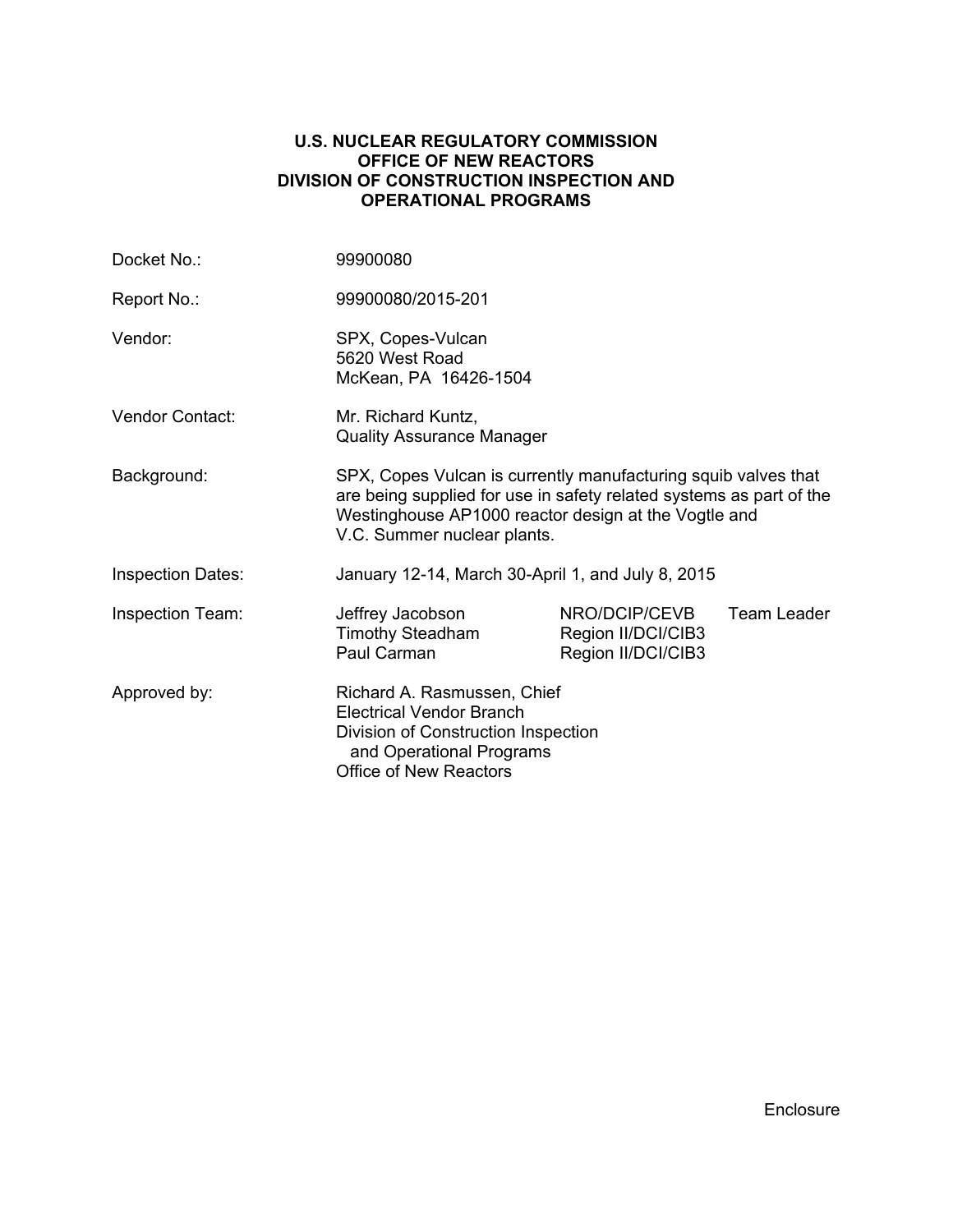# **EXECUTIVE SUMMARY**

## SPX, Copes-Vulcan 99900080/2015-201

During the period from January 12-14, March 30-April 1, and July 8, 2015, the U.S. Nuclear Regulatory Commission (NRC) staff conducted a limited scope inspection of SPX, Copes-Vulcan, the supplier of the safety related squib valves for the Westinghouse (WEC) AP1000 design. The inspection was performed on the premises of Tech Source Engineering in Erie, Pennsylvania and Pennsylvania State University in State College, PA, who are commercial sub-contractors to SPX, and were working under SPX oversight.

The activities inspected were associated with inspections, tests, analyses, and acceptance criteria (ITAAC) from Appendix C from the Combined License for Vogtle Units 3 and 4 and V.C. Summer Units 2 and 3. Specifically, these activities were associated with ITAACs 2.1.02.12a.iv, 2.1.02.12a.v, 2.2.03.12a.i and 2.2.03.12a.ii.

The following regulations served as the bases for the NRC inspection:

- Appendix B to Title 10 of the *Code of Federal Regulations* (10 CFR) Part 50
- 10 CFR Part 21
- 10 CFR 50.49

The inspection focused on testing being performed by SPX of the squib valve initiators, in response to a previously identified NRC Nonconformance (99900080/2012-201-01). As part of the inspection, the NRC also reviewed the irradiation (both gamma and neutron) of selected initiator test samples. The test program was designed to show that the performance of the initiators is repeatable and would not be adversely affected by radiation (both gamma and neutron) or by thermal aging. The results of this inspection are summarized below.

#### Initiator Testing-Test Control

The inspectors concluded that the Bruceton testing results were sufficient to resolve the concerns raised previously in Nonconformance 99900080/2012-201-01 regarding the initiator performance. The inspectors determined that SPX had developed an appropriate method to adequately establish the performance of the initiator assemblies used in the AP1000 squib valves and that the testing was being conducted in compliance with Criterion XI, "Test Control," of Appendix B, to 10 CFR Part 50. No findings of significance were identified.

#### Initiator Testing - Calibration of Test Equipment

The NRC inspectors determined that SPX was implementing its measurement and test equipment program in accordance with the regulatory requirements of Criterion XII, "Control of Measuring and Test Equipment," of Appendix B to 10 CFR Part 50. No findings of significance were identified.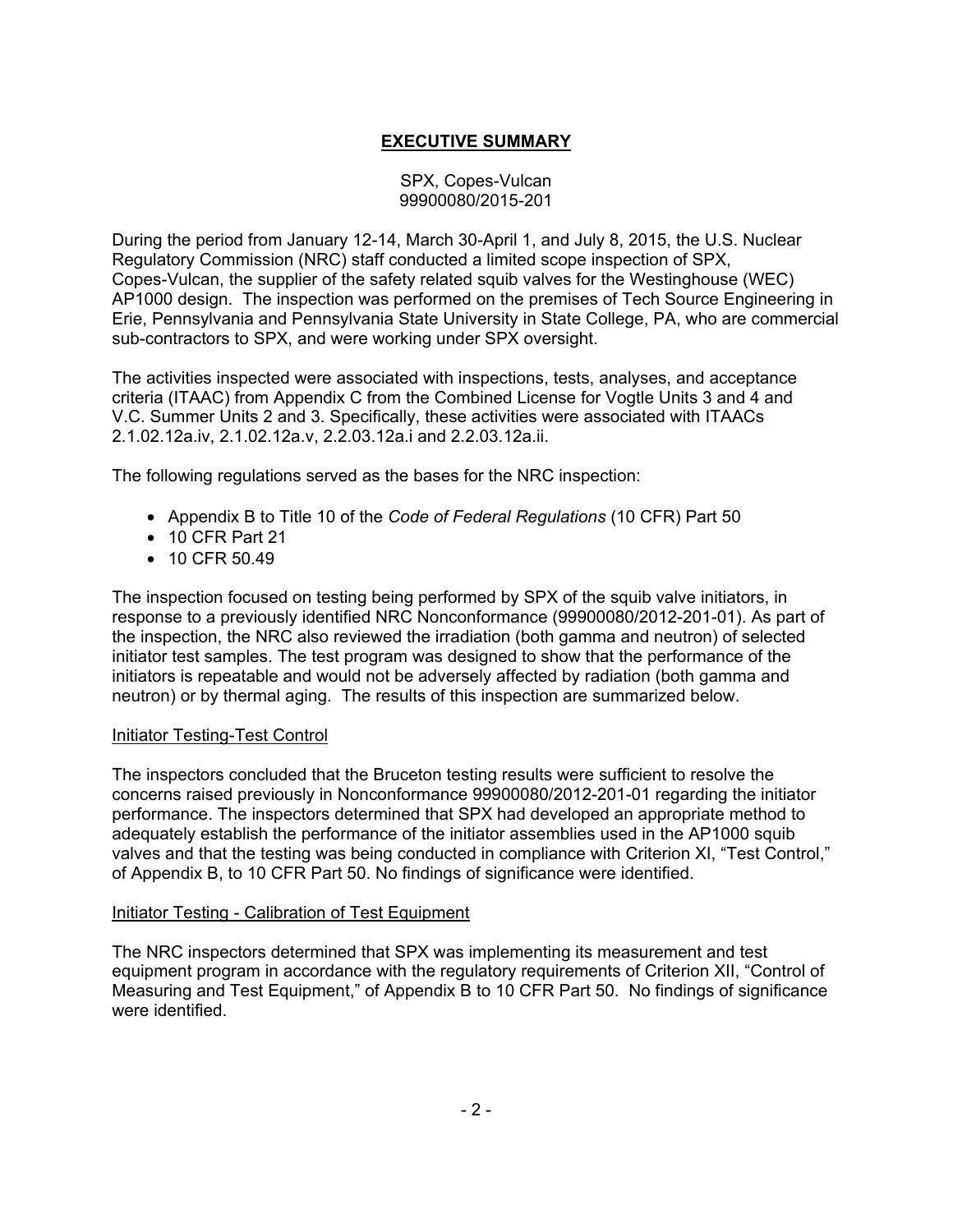# Neutron Irradiation

The NRC inspectors determined that the SPX procedures for performing the neutron aging of the squib valve initiators appropriately modeled the conditions provided by WEC specifications. The NRC inspectors concluded that SPX was implementing its test control program in accordance with the regulatory requirements of Criterion XI, "Test Control," of Appendix B to 10 CFR Part 50. Based on the samples reviewed, the NRC inspectors determine that SPX's test control was adequate to meet the requirements committed to in their test control documentation. No findings of significance related to SPX's test control activities for the neutron irradiation were identified.

## Gamma Irradiation

The NRC inspectors determined that the SPX procedures for performing the gamma aging of the squib valve initiators appropriately modeled the conditions provided by WEC specifications. The NRC inspectors concluded that SPX was implementing its test control program in accordance with the regulatory requirements of Criterion XI, "Test Control," of Appendix B to 10 CFR Part 50. Based on the samples reviewed, the NRC inspectors determine that SPX's test control was adequate to meet the requirements committed to in their test control documentation.

No findings of significance related to SPX's test control activities for the gamma irradiation were identified.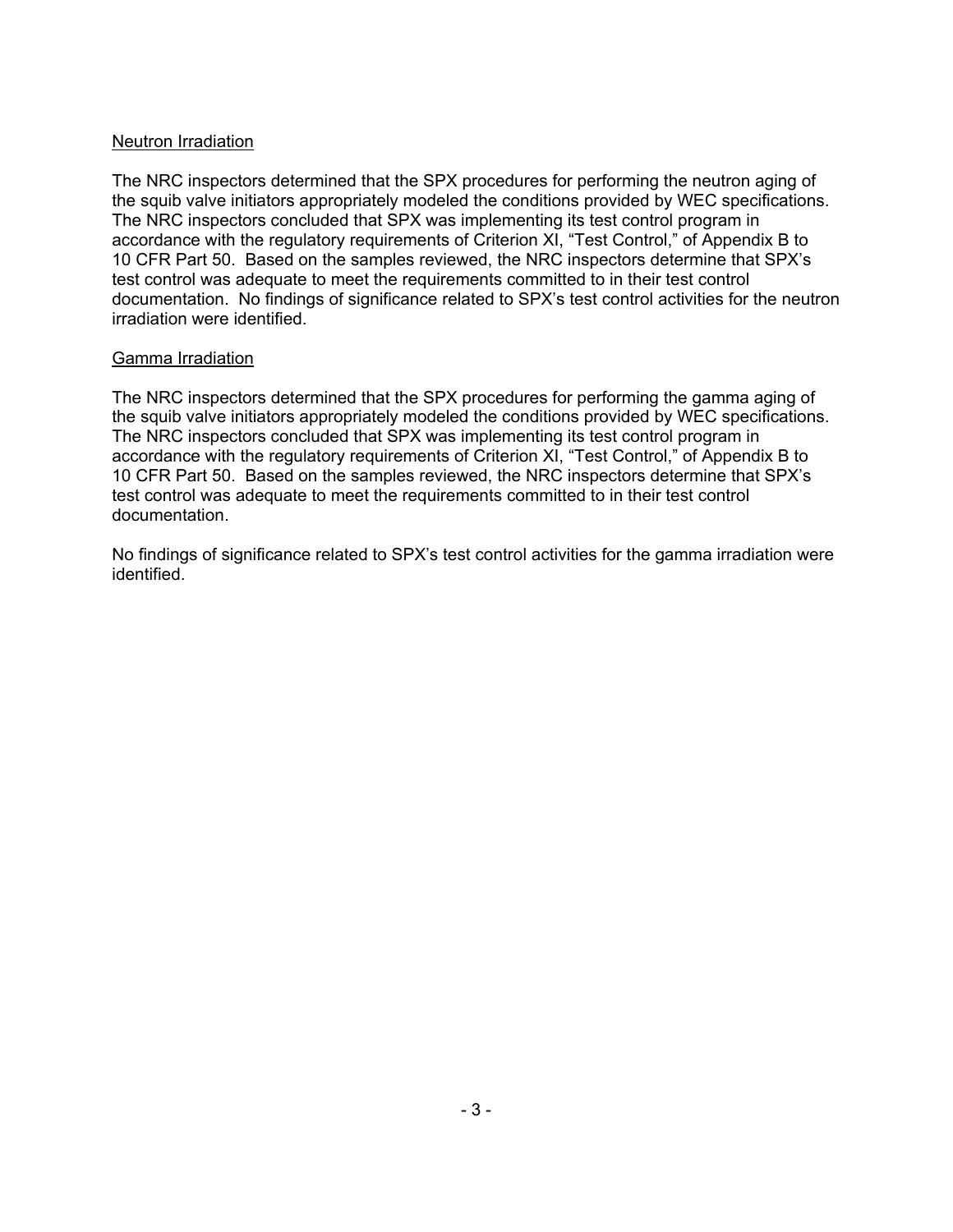# **REPORT DETAILS**

# Background

Squib valves are relied upon to provide important safety functions within the WEC AP1000 passive design. They are used to depressurize the reactor as part of the automatic depressurization system, to actuate passive safety injection from the in-containment refueling water storage tank, and to activate sump recirculation. Each AP1000 reactor contains 12 squib valves (8-8" valves and 4-12" valves). Each squib valve contains an explosive cartridge that provides the motive force necessary to operate the valves. Each explosive cartridge is composed of two parts: the primary cartridge and the initiator. When called upon to operate, plant interfacing systems supply a current pulse to the initiator sufficient for detonation. Once detonated, the initiator releases its energy into the primary cartridge, igniting the primary explosive mixture, which then operates the valve.

During this inspection, the inspectors focused on testing being performed by SPX of the initiators, in response to a previously identified NRC nonconformance 99900080/2012-201-01. The test program was designed to show that the performance of the initiators is repeatable, that the design contains sufficient margin, and that the initiators would not be adversely affected by radiation (both gamma and neutron) or by thermal aging. The testing reviewed during this inspection supplements the testing being performed on the entire explosive cartridge assembly as part of the Institute of Electrical and Electronics Engineers (IEEE) 323 Equipment Qualification program.

## Initiator Testing-Test Control

a. Scope

SPX chose a Bruceton test methodology to demonstrate that the initiators would be able to perform acceptably during end of life conditions once installed into the reactor plant. The Bruceton test is a well-documented commercial test methodology intended specifically to characterize performance of explosive devices such as the squib valve initiators. The goal of the testing is to show, that with a high degree of confidence, the initiators will reliably detonate when supplied with a current pulse synonymous with that which will be supplied by interfacing plant protection systems once the valves are installed in the reactor plant.

SPX allocated 127 total initiators to undergo this destructive Bruceton testing. The initiators chosen for the testing were identical to production units. Sixty one of the initiators were new and unaged and were used to form a baseline of performance. The other 66 initiators underwent various degrees of thermal and radiation aging (both neutron and gamma). The Bruceton test is structured in such a way as to provide a statistical basis for ensuring that a given production initiator will detonate when supplied with a proper current pulse. While the derivation of the statistical basis for the test is complex, the actual testing is quite simple and involves applying increasing and decreasing current pulses to the initiator samples as necessary to establish a statistically significant mean detonation point. The distribution of initiators that detonate (fires) and that do not detonate (no fires) around that point is then analyzed and a statistical basis is created that can be correlated with the probability of detonation.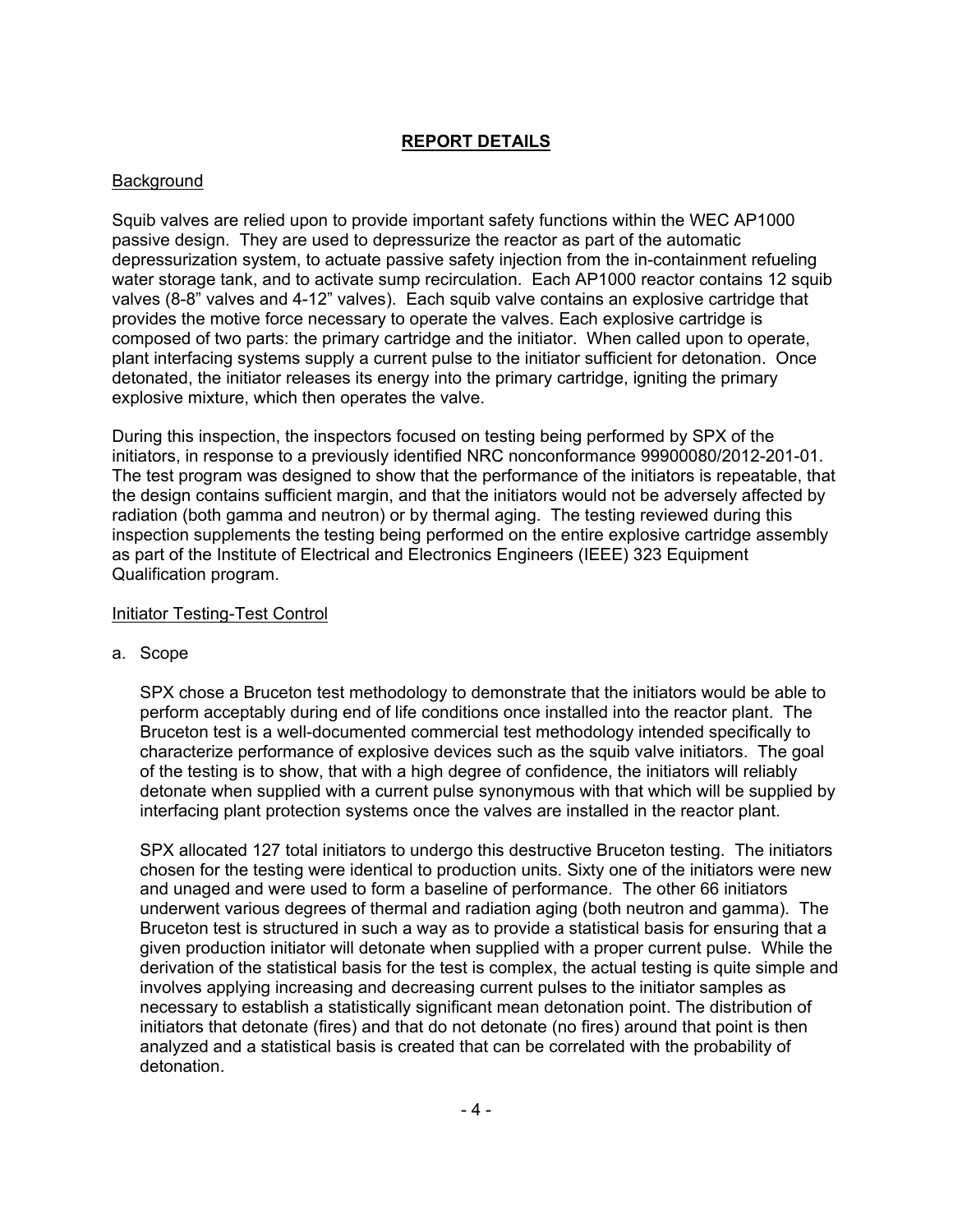The initiators are fired into an instrumented, closed metal chamber designed to contain the explosion and also allow for readings to be taken of the explosive force (in terms of the pressure generated in the chamber). Performing the test this way allows for both an estimation of firing probability as well as a quantification of any degradation in the output of the initiator that might be created due to the irradiation and thermal aging.

During the first inspection period which involved the baseline testing of the unaged initiators, the inspectors reviewed the adequacy of the test equipment being utilized, the adequacy of the test procedures, the data acquisition methods, and assessed the overall control of the testing process. Since originally SPX did not have the proper Alcohol Tobacco and Firearm (ATF) license necessary to store or transport the initiators, the actual testing was performed at a nearby subcontractor's facility (Tech Source Engineering). Subsequent Bruceton testing of the aged and irradiated initiator samples was performed at Penn State University utilizing the same testing equipment and procedures. The overall test operation was controlled by SPX personnel, with the majority of the test equipment supplied by SPX.

The inspectors reviewed SPX Test Plan 4.1.456, "Test Plan for Verification Testing of Squib Valve Initiators," Revision 5, dated 3/13/2015 and SPX Test Procedure 4.4.634 "Bruceton Test Procedure for Squib Valve Initiators" Revision 1, dated December 29, 2014. The inspectors reviewed the overall methods being utilized to ensure the testing was being conducted in compliance with Criterion XI, "Test Control," of Appendix B, to 10 CFR Part 50.

b. Findings and Observations

The inspectors observed a number of the initiators being tested and determined that the testing was being properly performed and controlled in accordance with the test procedures. The testing results for the unaged initiators showed a very tight correlation of performance with all initiators firing well within the acceptable band of performance with respect to the applied current pulses. Subsequent testing performed on the thermally aged and irradiated initiators showed no statistically significant change in performance.

c. Conclusions

The inspectors concluded that the Bruceton testing results were sufficient to resolve the concerns raised previously in nonconformance 99900080/2012-201-01 regarding the initiator performance.

The inspectors determined that SPX had developed an appropriate method to adequately establish the performance of the initiator assemblies used in the AP1000 squib valves and that the testing was being conducted in compliance with Criterion XI, "Test Control," of Appendix B, to 10 CFR Part 50. No findings of significance were identified.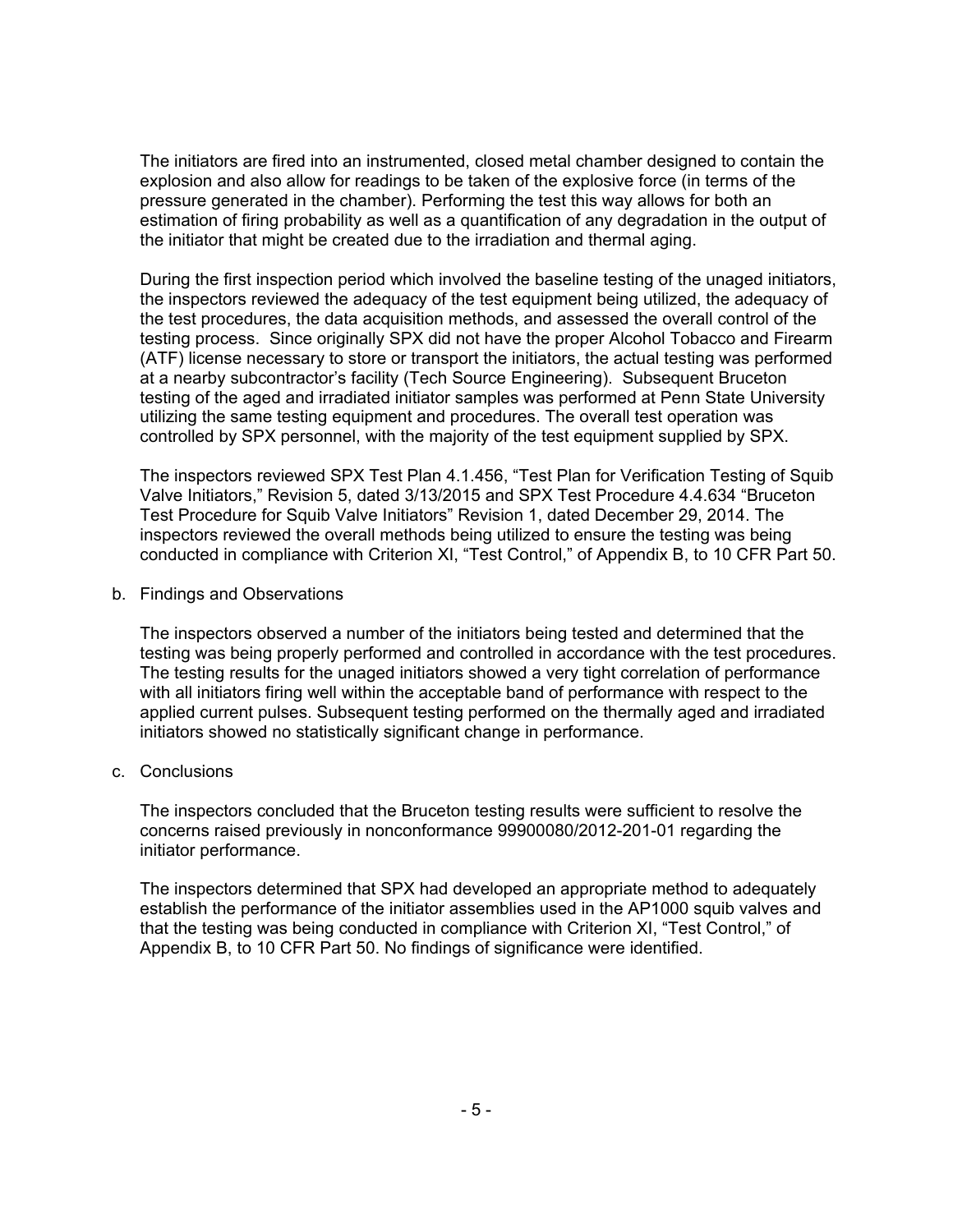# Initiator Testing - Calibration of Test Equipment

a. Scope

The NRC inspection team reviewed calibration records for 12 pieces of measurement and test equipment being utilized to perform the initiator testing to ensure that the instruments were properly calibrated, accurate, and reliable. The inspectors assessed whether the calibration of equipment was in compliance with Criterion XII, "Control of Measuring and Test Equipment," of Appendix B, to 10 CFR Part 50.

b. Observation and Findings

The NRC inspectors confirmed the equipment was calibrated and appropriate for the range of operation of the test. The NRC inspectors confirmed that all test instrumentation was appropriate for the test use and was capable of conducting measurements to the precision required in the test plan.

c. Conclusions

The NRC inspectors determined that SPX was implementing its measurement and test equipment program in accordance with the regulatory requirements of Criterion XII of Appendix B to 10 CFR Part 50. No findings of significance were identified.

# Neutron Irradiation

a. Scope

10 CFR 50.49, associated NRC Regulatory Guides, and associated IEEE standards are silent on the need to include neutron irradiation as part of the nuclear equipment qualification testing program for safety-related electrical equipment; however, since little information was available regarding the impact of radiation on explosive devices, WEC chose to include neutron irradiation as part of the overall qualification program for the squib valve actuators.

While WEC, under a separate program is qualifying the entire explosive cartridge assembly for the squib valves, the WEC qualification program does not include separate effects testing of the initiators themselves, and as such, the NRC had previously raised questions with regard to whether sufficient margin exists in the overall squib valve actuator design. (See nonconformance 99900080/2012-201-01). In response, SPX is performing separate effects testing on the initiators themselves, using the Bruceton testing method as described above. As part of the Bruceton testing program, SPX has contracted with Penn State University to perform the neutron radiation on a sample of the initiators utilizing the Breazeale Reactor at Penn State Radiation Science and Engineering Center.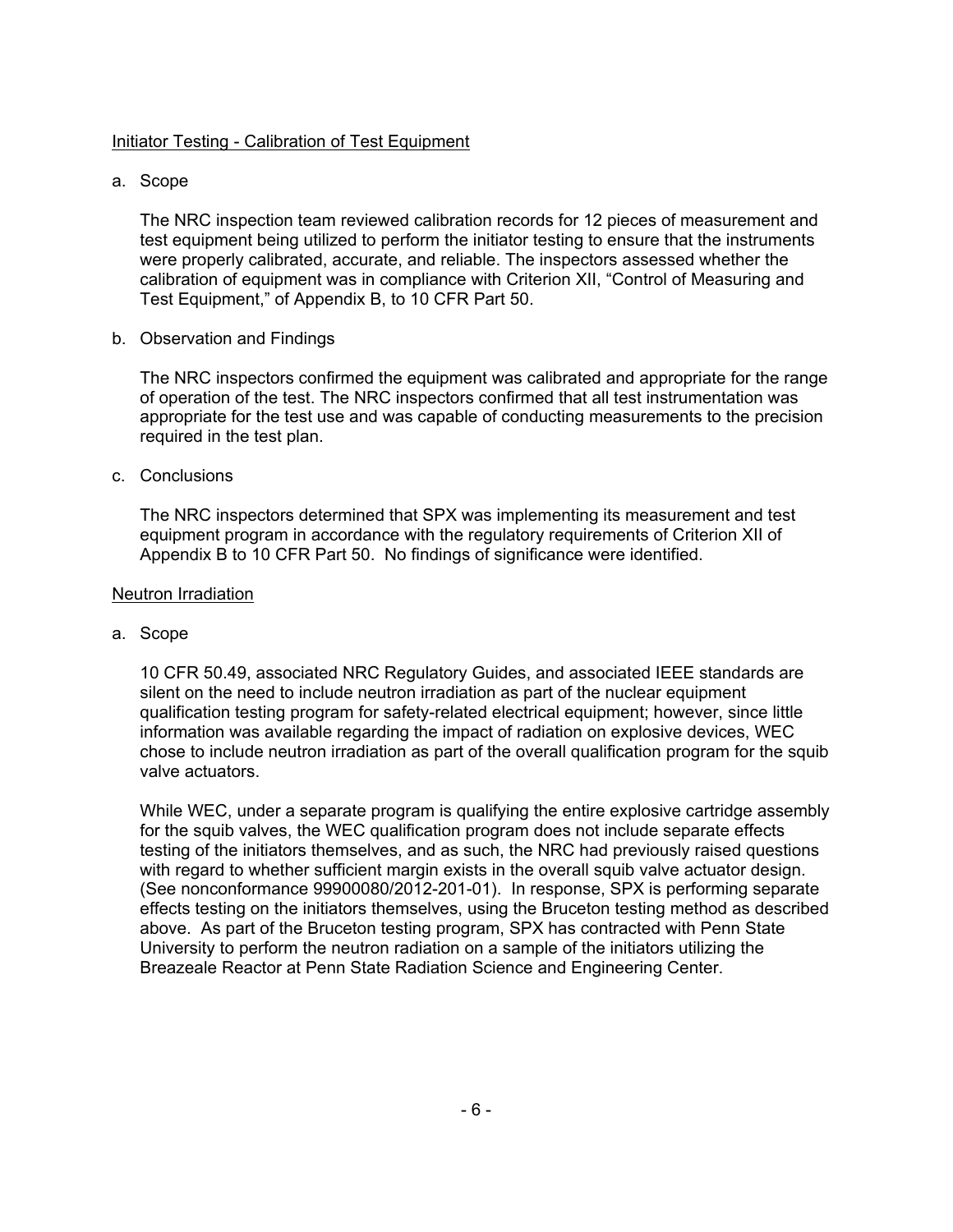A sample of the total population of the initiators being tested were irradiated, three at a time, by inserting the initiators into the fast neutron irradiation fixture which is positioned directly next to the operating reactor. The testing at Penn State was designed to envelope the neutron levels that were provided in the WEC specification. The reactor power and exposure time was adjusted to meet the neutron fluence required by WEC specifications. The inspectors reviewed the processes used to ensure the reactor was producing the required neutron fluence and energy levels. A Monte Carlo Neutron Particle (MCNP) model was used to develop a theoretical neutron fluence verse energy level curve based on the reactor design and test equipment used for the initiator aging. The MCNP model was used as a starting point to determine the reactor power and exposure time for the test. Prior to the neutron aging of the initiators, a test run of the reactor was performed to determine the neutron fluence and compare it to the theoretical MCNP model. Dosimetry readings were taken during reactor operations to obtain a spectrum of activity counts over various energy levels using the National Institute of Standards and Technology (NIST) traceable dosimetry wires. The peak counts were identified and converted into neutron fluences. A second neutron fluence verse energy level curve was developed using the conversion of dosimetry readings taken during the test. These curves were used to define the acceptance criteria for neutron aging. Each of the three initiators were irradiated for a period of approximately 18 minutes at a reactor power of 700 kw.

Since Penn State does not have a nuclear quality assurance program, this service was dedicated by SPX. The inspectors reviewed the SPX Commercial Grade Dedication Instruction-Radiation, Revision 1, dated 11/19/2014. The dedication instruction listed the critical characteristics associated with the radiation of the initiators and referenced the SPX QC86, Commercial Grade Safety Related Check List, which provided the methods planned to verify the critical characteristics. At the time of the first inspection, the check list was incomplete in that it did not acceptably account for each aspect of the dosimetry process (wires, reading wire counts, conversion of counts to neutron fluence); however, this was not considered to be an adverse finding as the testing was still in progress.

The NRC inspectors reviewed relevant test procedures and interviewed personnel utilized by SPX to perform neutron aging of the squib valve initiators. The inspectors compared the neutron aging parameters being utilized against expected maximum neutron exposure levels which had been previously been provided to SPX in WEC developed specifications. The WEC specifications included both a neutron fluence and a neutron energy level applicable to establishing the qualified life of the initiators.

#### b. Observations and Findings

The NRC reviewed the neutron fluence verse energy level curves used for the neutron aging acceptance criteria. The inspectors noted that the curve developed from the dosimetry met the WEC specification for neutron fluence throughout all energy levels. SPX used the curve developed from the dosimetry as the acceptance criteria, and added additional margin by a factor of two.

The inspectors observed that once the proper time and reactor power were determined using the NIST traceable dosimetry wires, subsequent runs were verified using sulfur tablets, which were compared to sulfur tablets run concurrent with the NIST traceable wires.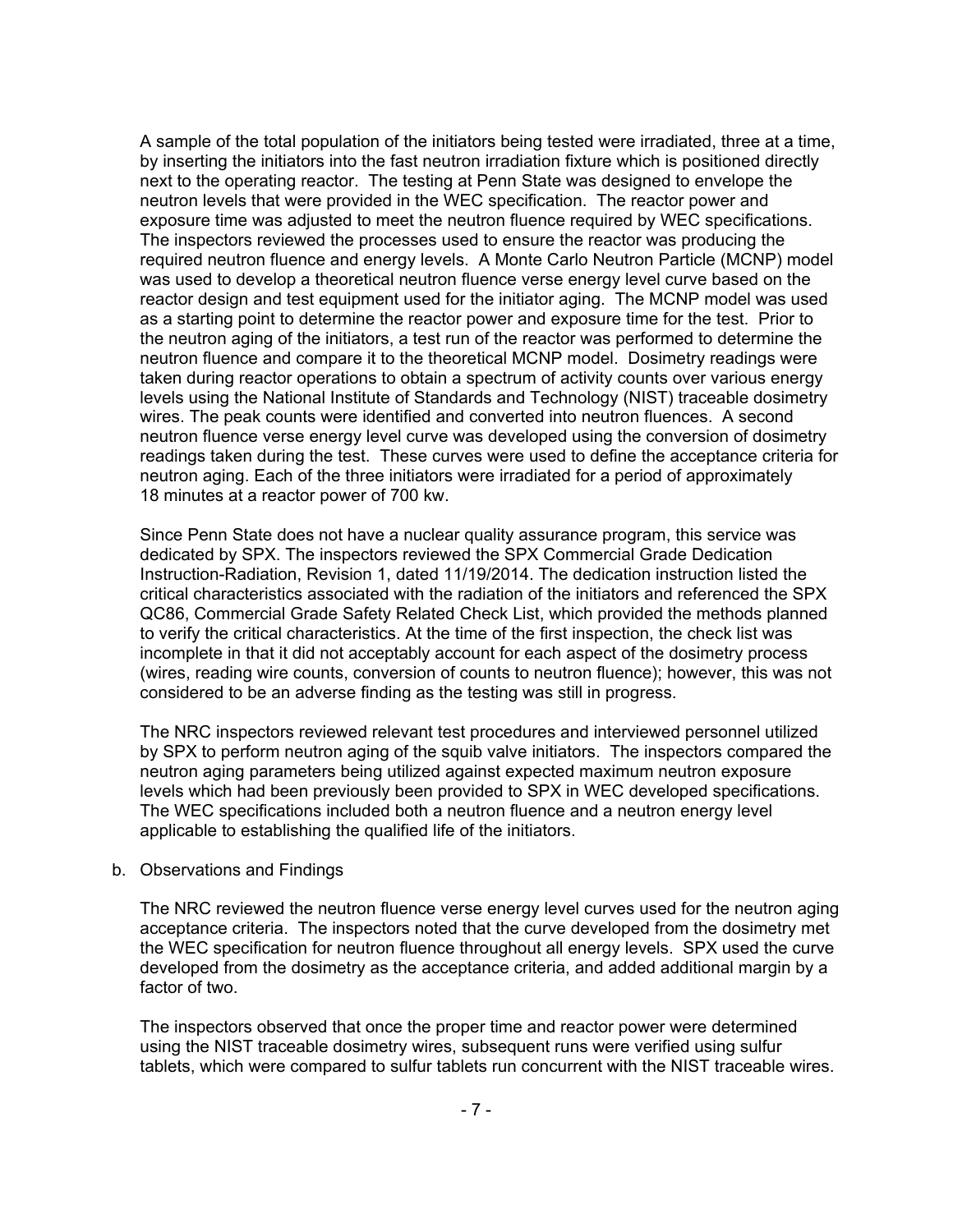The inspectors observed the loading and unloading of the initiators into the reactor and the reading of the NIST wires and sulfur tablets. The actual radiation procedure appeared to be well controlled and repeatable.

Based on the review of the methods used to develop the neutron fluence verse energy level acceptance curve, and the additional margin added by WEC specifications and SPX's calculations, the inspectors determined that the SPX neutron aging test procedure meets the specifications analyzed by WEC for the qualified life of the squib valve initiators.

#### c. Conclusions

The NRC inspectors determined that the SPX procedures for performing the neutron aging of the squib valve initiators appropriately modeled the conditions provided by WEC specifications. The NRC inspectors concluded that SPX was implementing its test control program in accordance with the regulatory requirements of Criterion XI, "Test Control," of Appendix B to 10 CFR Part 50. Based on the samples reviewed, the NRC inspectors determine that SPX's test control was adequate to meet the requirements committed to in their test control documentation.

No findings of significance related to SPX's test control activities for the neutron irradiation were identified.

#### Gamma Irradiation

#### a. Scope

Similar to what was done with regard to the neutron irradiation, SPX contracted with Penn State University to perform gamma irradiation on a sample of the initiators using a Cobalt 60 source. A sample of eight of the total population of the initiators undergoing Bruceton tested were exposed to the gamma source for a time period to ensure the minimum required dose, including instrument and test set-up inaccuracies, was achieved. These initiators had also previously been exposed to neutron irradiation and had been thermally aged and were therefore exposed to the combination of all three potential environmental factors.

The inspectors reviewed SPX Design Calculation No. NTH 150602 dated 6/26/15 which described the process used by SPX to irradiate the initiators. The initiators were irradiated at Penn State University using their MDS Nordion Gamma Cell which had been loaded with Cobalt 60 sources.

The NRC inspectors reviewed relevant test procedures and interviewed personnel utilized by SPX to perform gamma aging of the squib valve initiators. The inspectors compared the gamma aging parameters being utilized against expected maximum gamma exposure levels which had been previously provided to SPX in WEC developed specifications.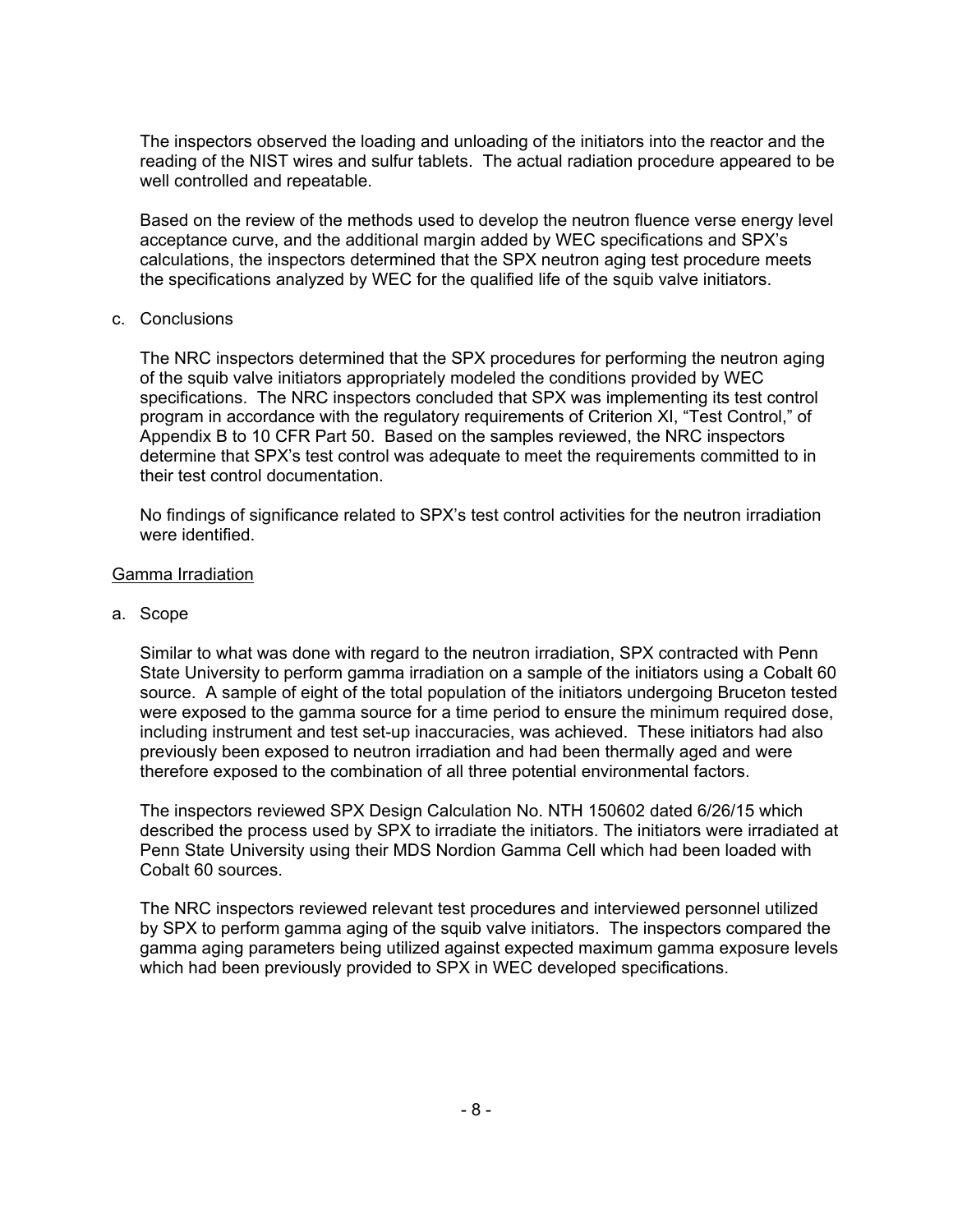# b. Observations and Findings

The inspectors verified that the dose rate internal to the cell was certified by MDS Nordion's Dosimetry Laboratory which was recognized under NIST's National Voluntary Laboratory Accreditation Program (NVLAP Lab Conde 200370-0). The inspectors verified the accuracy of the SPX calculation that had been performed to determine the expected dose rate inside the gamma cell, taking into consideration the decay of the gamma cell sources since they were originally certified in May of 2003.

Once the expected dose rate at the midpoint inside the cell was calculated, SPX performed another calculation to determine the amount of shielding provided by the fixtures which were constructed to hold the initiators within the cell. To accomplish this, sample dosimeters were exposed to determine a reference point, and then were compared against dosimeters that were installed inside the gamma cell in the actual fixture which was to be utilized for irradiating the initiators. This provided an estimate of the amount of shielding provided by the fixture and the expected dose rate that would be received by the initiators internal to the fixture. Once this expected dose rate internal to the fixture was known, the dose applied to the initiators could be calculated based upon time alone. SPX then added margin (46.4%) onto the dose applied to the initiators to account for uncertainties in the process which seemed reasonable to the inspectors.

The inspectors verified that records existed that indicated that eight of the initiators had been thermally aged, and had also received gamma and neutron radiation. The inspectors verified that SPX had added sufficient margin onto the applied gamma dose to account for all uncertainties in the process.

Based on the review of the methods used to develop the gamma exposure time and the additional margin added by SPX's calculations, the inspectors concluded that SPX had provided reasonable assurance that initiators had been irradiated to levels commensurate with the WEC specifications that had been provided to SPX.

c. Conclusions

The NRC inspectors determined that the SPX procedures for performing the gamma aging of the squib valve initiators appropriately modeled the conditions provided by WEC specifications. The NRC inspectors concluded that SPX was implementing its test control program in accordance with the regulatory requirements of Criterion XI, "Test Control," of Appendix B to 10 CFR Part 50. Based on the samples reviewed, the NRC inspectors determine that SPX's test control was adequate to meet the requirements committed to in their test control documentation.

No findings of significance related to SPX's test control activities for the gamma irradiation were identified.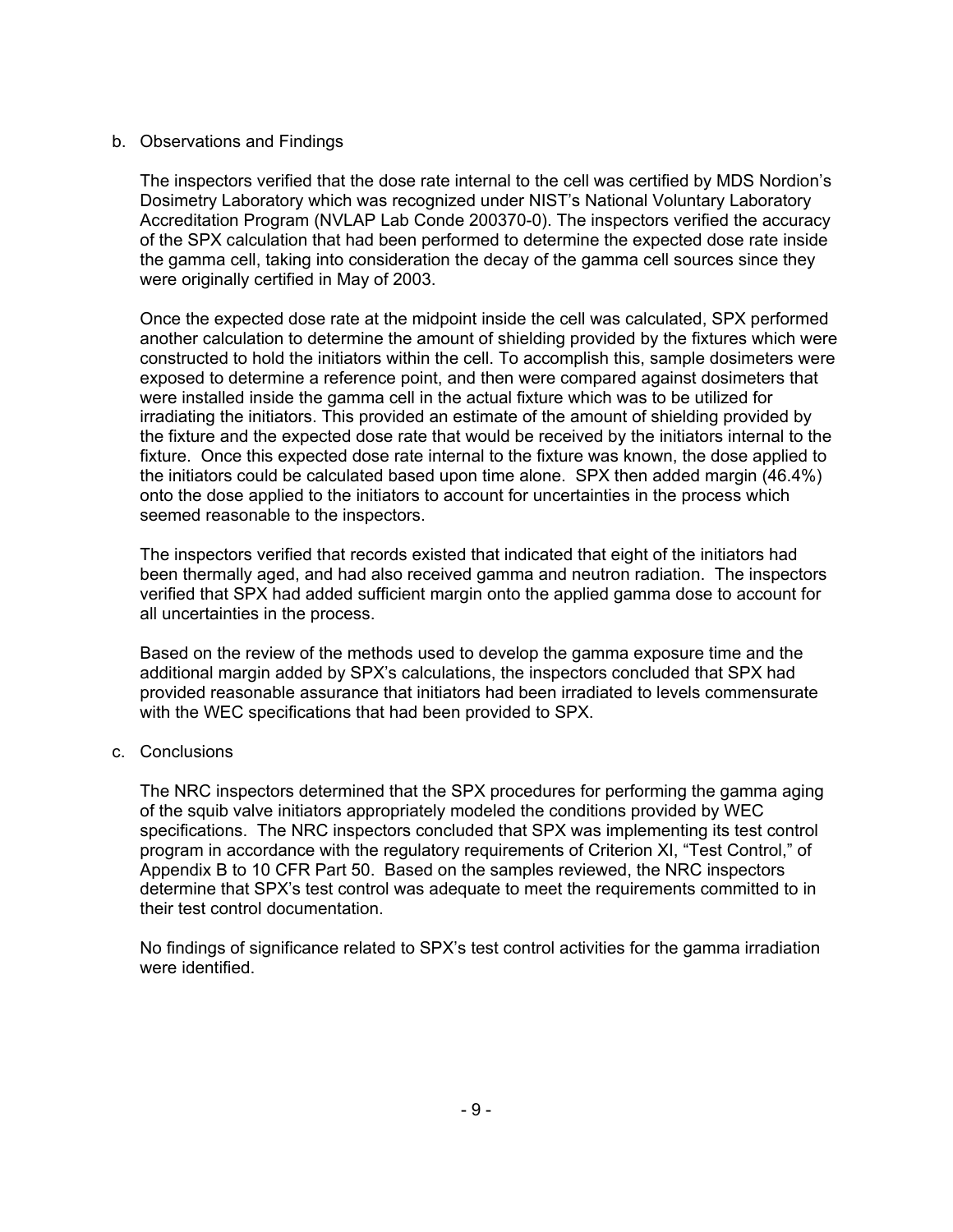# ITAAC

The NRC inspectors identified the following inspections, tests, analyses, and acceptance criteria (ITAAC) related to components being tested by SPX. At the time of the inspection, SPX was involved in the neutron aging, gamma aging, and testing of the squib valve initiators, used as automatic depressurization valves in the reactor coolant system and injection and recirculation valves in the passive core cooling system for the AP1000 reactor design. This testing is part of the overall equipment qualification program for the squib valves and will be used to demonstrate that the ITAAC acceptance criteria shown below have been met. The ITAAC's design commitment referenced below are for future use by the NRC staff during the ITAAC closure process; the listing of these ITAAC design commitments does not constitute that they have been met and/or closed. The NRC inspectors did not identify any findings associated with the ITAAC identified below.

| <b>Source Document</b>                                                                                         | <b>ITAAC Index No.</b> | <b>ITAAC</b>  | <b>Acceptance Criteria</b>                                                                                                                |
|----------------------------------------------------------------------------------------------------------------|------------------------|---------------|-------------------------------------------------------------------------------------------------------------------------------------------|
| Appendix C from<br>the Combined<br>License for Vogtle<br>Units 3 and 4 and<br>V.C. Summer Units<br>$2$ and $3$ | No. 56                 | 2.1.02.12a.iv | A test report exists and concludes<br>that each squib valve changes<br>position as indicated in Table<br>2.1.2-1 under design conditions. |
| Appendix C from<br>the Combined<br>License for Vogtle<br>Units 3 and 4 and<br>V.C. Summer Units<br>$2$ and $3$ | No. 57                 | 2.1.02.12a.v  | A report exists and concludes that<br>the as-built squib valves are<br>bounded by the tests or type tests.                                |
| Appendix C from<br>the Combined<br>License for Vogtle<br>Units 3 and 4 and<br>V.C. Summer Units<br>$2$ and $3$ | No. 214                | 2.2.03.12a.i  | A test report exists and concludes<br>that each squib valve changes<br>position as indicated in Table<br>2.2.3-1 under design conditions. |
| Appendix C from<br>the Combined<br>License for Vogtle<br>Units 3 and 4 and<br>V.C. Summer Units<br>$2$ and $3$ | No. 215                | 2.2.03.12a.ii | A report exists and concludes that<br>the as-built squib valves are<br>bounded by the tests or type tests.                                |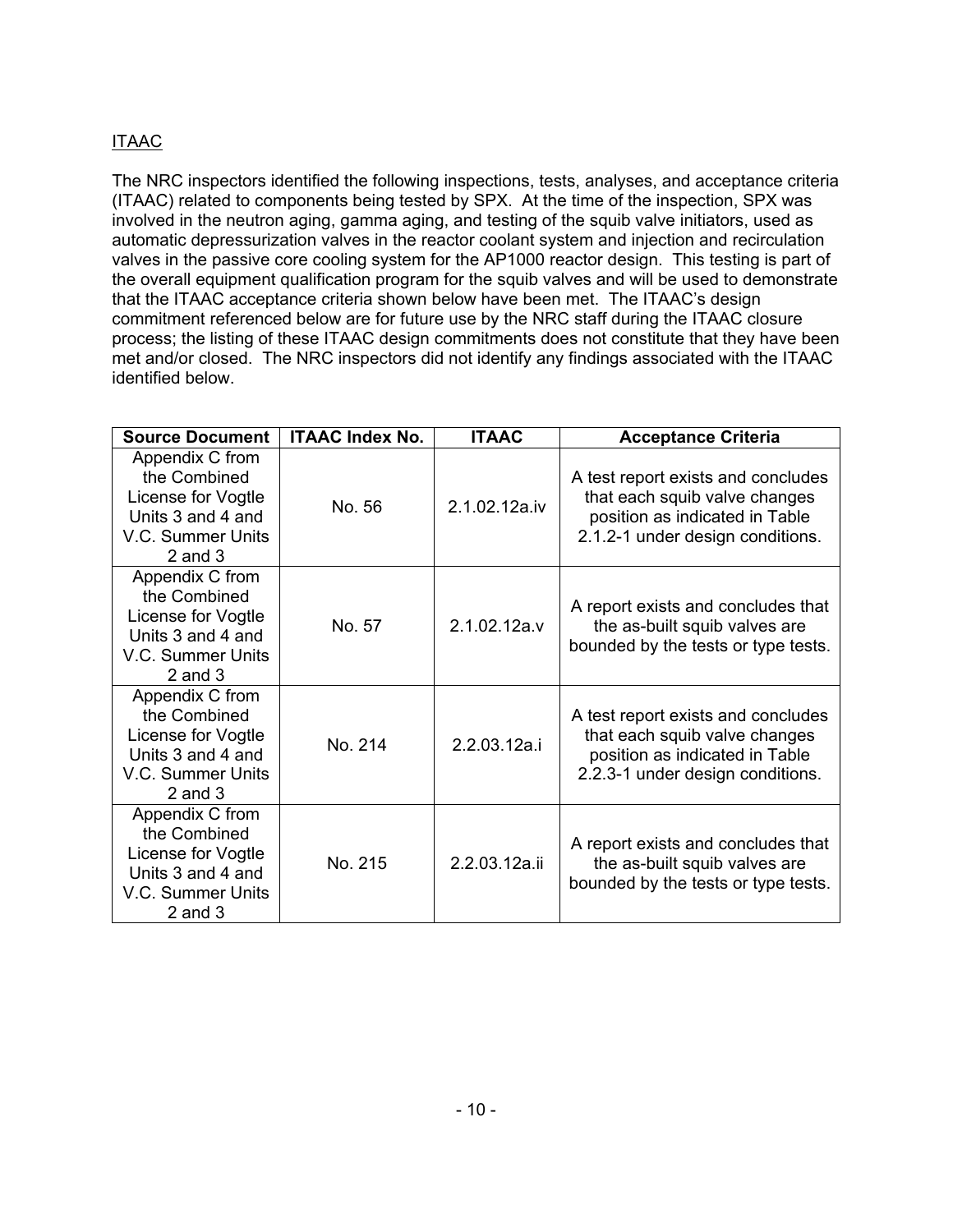# **ATTACHMENT**

# 1. PERSONS CONTACTED

| <b>Name</b>               | <b>Affiliation</b>                | <b>Entrance</b> | <b>Exit</b> | <b>Interviewed</b> |
|---------------------------|-----------------------------------|-----------------|-------------|--------------------|
| <b>Richard Kuntz</b>      | <b>SPX</b>                        | X               | X           | X                  |
| Michael Valore            | WEC                               | X               | X           |                    |
| <b>Gerald Riegel</b>      | <b>WEC</b>                        | X               | X           |                    |
| Nathan Hansen             | <b>SPX</b>                        | X               | X           | X                  |
| <b>Braden Shaffer</b>     | <b>Tech Source</b><br>Engineering | X               |             | X                  |
| <b>Kevin Cooney</b>       | <b>Tech Source</b><br>Engineering | X               |             | X                  |
| Ron Wessel                | <b>WEC</b>                        | X               | X           |                    |
| Randolph Copeland         | <b>SCANA</b>                      | X               | X           |                    |
| <b>Robert Mohr</b>        | Southern Nuclear                  | X               | X           |                    |
| <b>Thierry Daubuepeck</b> | <b>Penn State University</b>      | X               | X           | X                  |
| Dave Ristau               | <b>SPX</b>                        | X               |             | X                  |

## 2. INSPECTION PROCEDURES USED

Inspection Procedure 43002, "Routine Inspections of Nuclear Vendors," dated April 25, 2011.

Inspection Procedure 43004, "Inspection of Commercial-Grade Dedication Programs," dated April 25, 2011.

# 3. LIST OF ITEMS OPENED, CLOSED, AND DISCUSSED

| Item Number          | Status | <u>Type</u> | Description   |
|----------------------|--------|-------------|---------------|
| 99900080/2012-201-01 | Closed | <b>NON</b>  | Criterion III |

# 4. DOCUMENTS REVIEWED

SPX Copes-Vulcan Test Procedure No. 4.4.634, Bruceton Test Procedure for Squib Valve Initiators, rev. 2, dated 01/27/2015.

Test Plan for Verification Testing of Squib Valve Initiators, rev. 5, dated 3/13/2015

Certificate of Analysis for Standard Reference Material 953 Neutron Density Monitor Wire, dated 1/29/2015.

Certificate of Calibration for Instrument No. 38927, Pressure Sensor, dated 11/17/2014